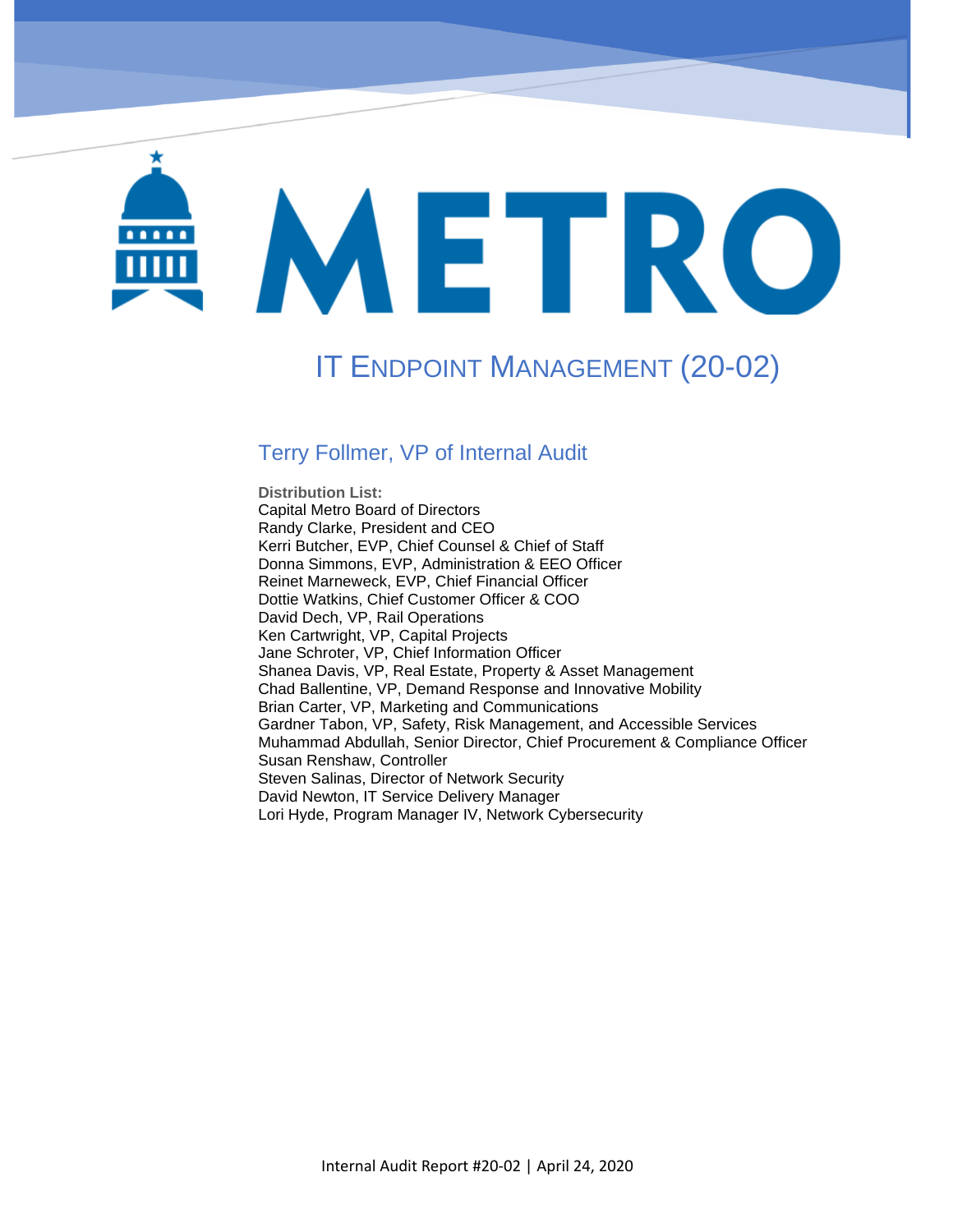## Table of Contents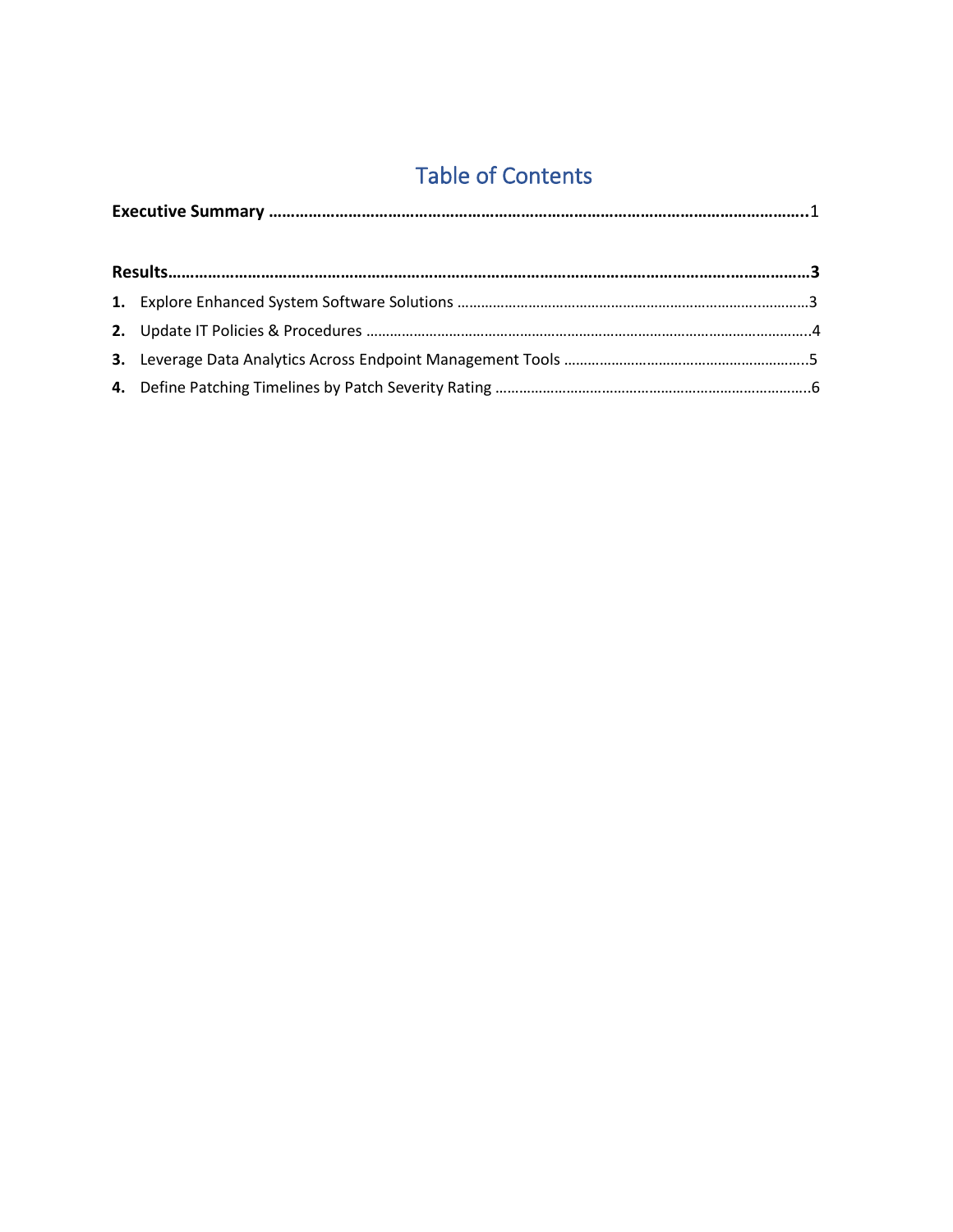#### **EXECUTIVE SUMMARY**

As part of our Fiscal Year 2020 Internal Audit Plan approved by the Capital Metro Board, we performed an audit of the IT Endpoint Management process to determine the effectiveness of internal controls over patching and machine configuration. The audit results including the objective, scope, and conclusion are as follows.

#### **Background**

The IT Department has established policies, procedures and configuration standards to help protect the confidentiality, integrity and availability of Capital Metro systems. This includes a defense in depth approach which starts with the security and configuration of all endpoints connected to the network and employee training. Endpoint is a generic term that covers all devices on the network which includes the following: servers, laptop and desktop PC's, tablets, TVM's, printers, etc. Capital Metro has more than 1,000 endpoints connected to its network and the timely patching and monitoring of these devices is critical to the security of the overall network.

Various software tools have been deployed by Capital Metro to protect and monitor the performance of the endpoints on the network. This includes anti-virus software as well as network monitoring and patch management software to ensure all endpoints have current software updates and are protected from known malware vulnerabilities. In the software industry, program updates are usually released once a week by software companies in what is referred to as "Patch Tuesday". Endpoint security management is a software approach which helps to identify and manage the users' computer and data access over a corporate network, in order to maintain and comply with the organization's policies and standards. The IT Department has developed an IT Practices & Procedures Manual which defines the controls (e.g. patch management, virus protection, change controls, etc.) that help ensure the confidentiality, integrity and availability of Capital Metro systems.

## **Audit Objective & Scope**

The primary objective of this audit was to determine whether the design and operating effectiveness of internal controls over patching and machine configuration is sufficient to address the risks. The scope included a review of all endpoints connected to the network, conducting interviews, reviewing Authority policies/procedures, applicable contracts, and data analytics on the following four systems: Microsoft SCCM; Antivirus Software; ServiceNow CMDB; and Microsoft Active Directory.

## **Opinion**

Internal controls related to patching and machine configuration are generally in place and properly functioning. During our review we identified internal controls that require improvement and made the following recommendations:

- **1.** Explore Enhanced System Software Solutions
- **2.** Update IT Policies & Procedures
- **3.** Leverage Data Analytics Across Endpoint Management Tools
- **4.** Define Patching Timelines by Patch Severity Rating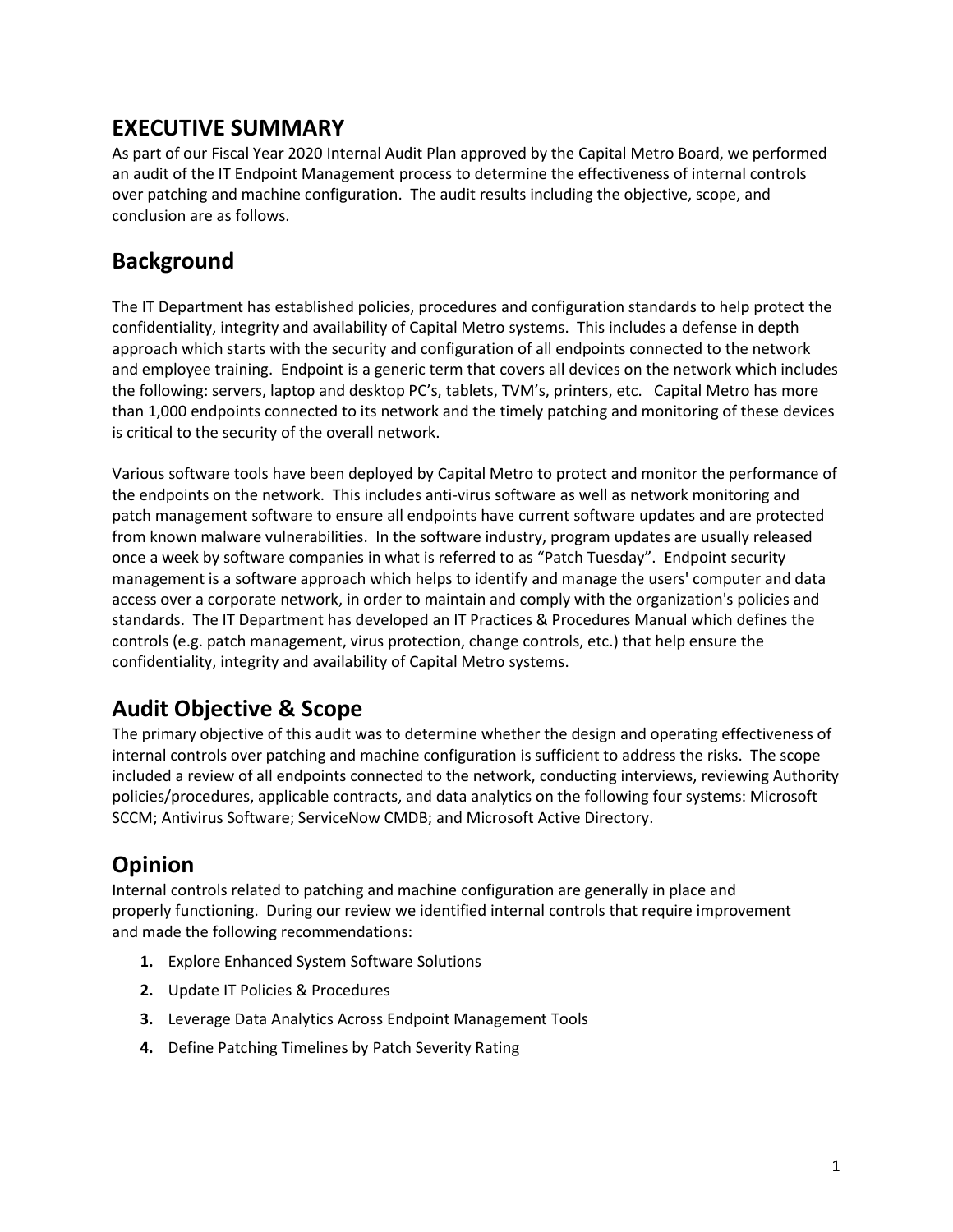More details regarding issue/risk and recommendation can be found in the detailed audit report below.

This audit was conducted in accordance with the U.S. Government Accountability Office's Generally Accepted Government Auditing Standards (GAGAS) and the Institute of Internal Auditor's International Professional Practices Framework (IPPF). These standards require that we plan and perform the audit to obtain sufficient, appropriate evidence to provide a reasonable basis for our findings and conclusions based on our audit objective. We believe the evidence obtained provides a reasonable basis for our findings and conclusions based on our audit objective. The audit was conducted by the following staff members in the Capital Metro Internal Audit Department:

- UT Audit Interns
- Terry Follmer, VP of Internal Audit (Project Lead)

Recommendations to strengthen controls and improve accountability were provided to management. Management agrees with the internal audit recommendations and has provided target completion dates which are included in the detailed audit report below. A follow-up audit is performed semiannually (i.e. May and November) to ensure management action plans for all issued audit reports are completed timely.

We appreciate the cooperation and assistance provided to us throughout this audit.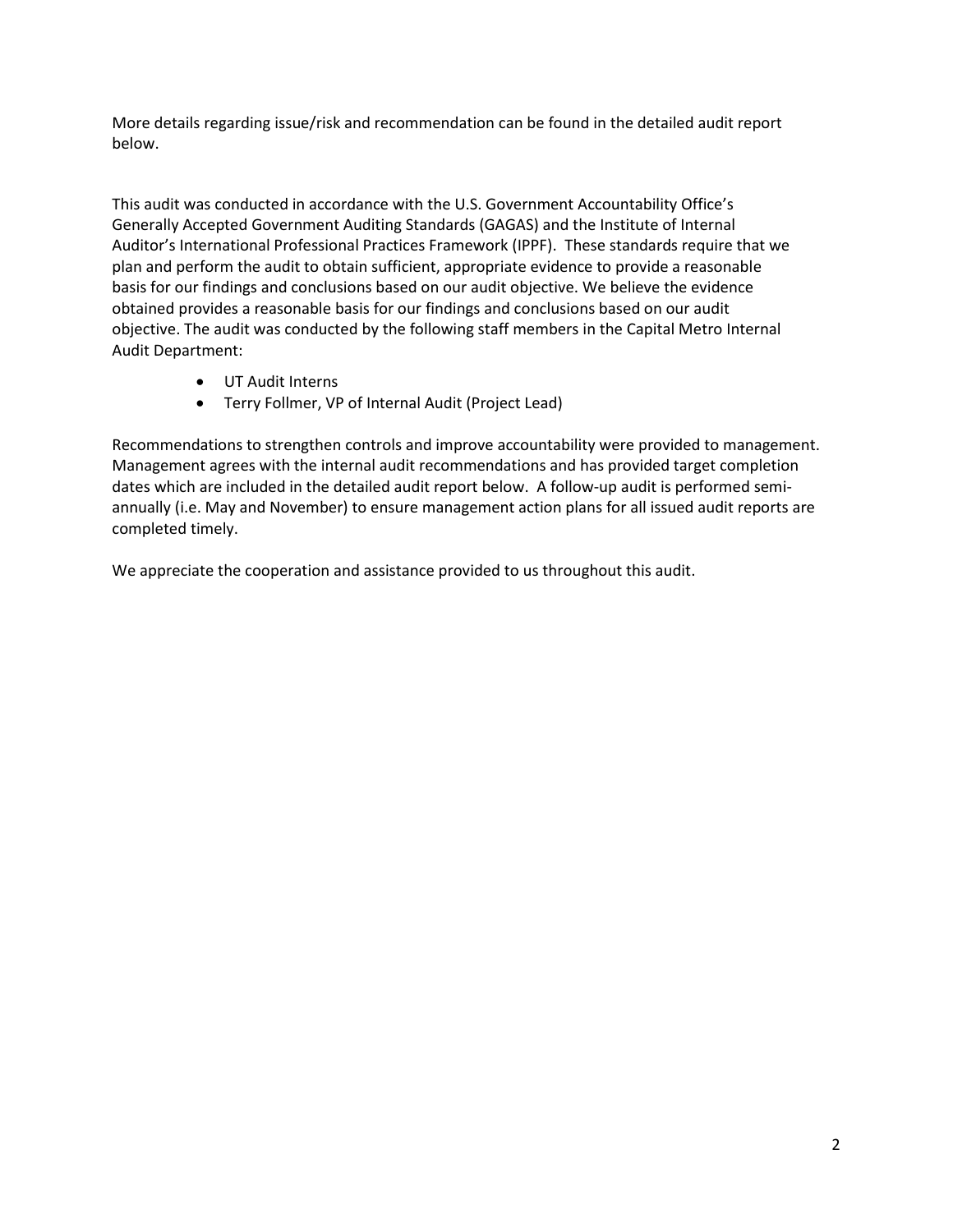| <b>Issues &amp; Risk</b>                                                                                                                                                                                                                                                                                                                                                                                                                                                                                                                                                                                                                                                                                                                                                                                                                                                                                                                                                                                                                                                                                         | <b>Recommendation</b>                                                                                                                                                                                                                                                                                                                                       | <b>Management Action Plan</b>                                                                                                                                                                                                                                                                                                                                                                                                                                                                                                                                                                                                                                                                                                                                                                                                                                                              |
|------------------------------------------------------------------------------------------------------------------------------------------------------------------------------------------------------------------------------------------------------------------------------------------------------------------------------------------------------------------------------------------------------------------------------------------------------------------------------------------------------------------------------------------------------------------------------------------------------------------------------------------------------------------------------------------------------------------------------------------------------------------------------------------------------------------------------------------------------------------------------------------------------------------------------------------------------------------------------------------------------------------------------------------------------------------------------------------------------------------|-------------------------------------------------------------------------------------------------------------------------------------------------------------------------------------------------------------------------------------------------------------------------------------------------------------------------------------------------------------|--------------------------------------------------------------------------------------------------------------------------------------------------------------------------------------------------------------------------------------------------------------------------------------------------------------------------------------------------------------------------------------------------------------------------------------------------------------------------------------------------------------------------------------------------------------------------------------------------------------------------------------------------------------------------------------------------------------------------------------------------------------------------------------------------------------------------------------------------------------------------------------------|
| 1. EXPLORE<br><b>SYSTEM</b><br><b>ENHANCED</b><br><b>MANAGEMENT</b><br><b>SOFTWARE SOLUTIONS</b><br>Capital Metro has been using the Microsoft System Center<br>Configuration Manager (SCCM), which is a software<br>management suite that allows users to manage a large<br>number of Windows based computers. SCCM features<br>remote control, patch management, operating system<br>deployment, network protection and other various services.<br>While this tool is effective at deploying Microsoft patches, we<br>noted that the tools has limitations in the following areas:<br>ability to identify the patch severity rating (i.e. Critical, High,<br>Medium, Low) of the missing patches; manage Mac iOS and<br>related patches; and does not have "relay management"<br>capability. Capital Metro has more than 1,000 devices on the<br>network and tools like IBM BigFix can handle all of these<br>shortcomings and will result efficiencies within the IT<br>Department thus freeing up their time to perform more value<br>added functions in the place of the manual monitoring and<br>patching. | The Director of Network Services should<br>explore on a cost-benefit basis other system<br>management software solutions (e.g. IBM<br>BigFix, etc.) that will enable the identification<br>and deployment of<br>patches based upon<br>severity rating as well as improved capabilities<br>on non-Microsoft operating systems (e.g. UNIX,<br>Mac iOS, etc.). | Management agrees and has developed the<br>action plan below.<br>Target Completion Date: 7/31/2020<br>IT has already budgeted for and is in the<br>process of implementing a solution for the<br>MacOS (JAMF) that is not manual. While<br>there is a plethora of system management<br>solutions available on the market, Microsoft<br>SCCM is included with the Capital Metro<br>Enterprise agreement and does not cost the<br>agency any additional funds. Also, the staff<br>has all been trained on MS SCCM. The<br>technical solution in place will always depend<br>on the amount of manpower necessary to<br>maintain the system and that is the primary<br>factor in managing these systems. Patch<br>severity is evaluated by the team and tagged<br>in the SCCM system for application to the<br>workstations at this time and is reviewed on<br>a regular basis for compliance. |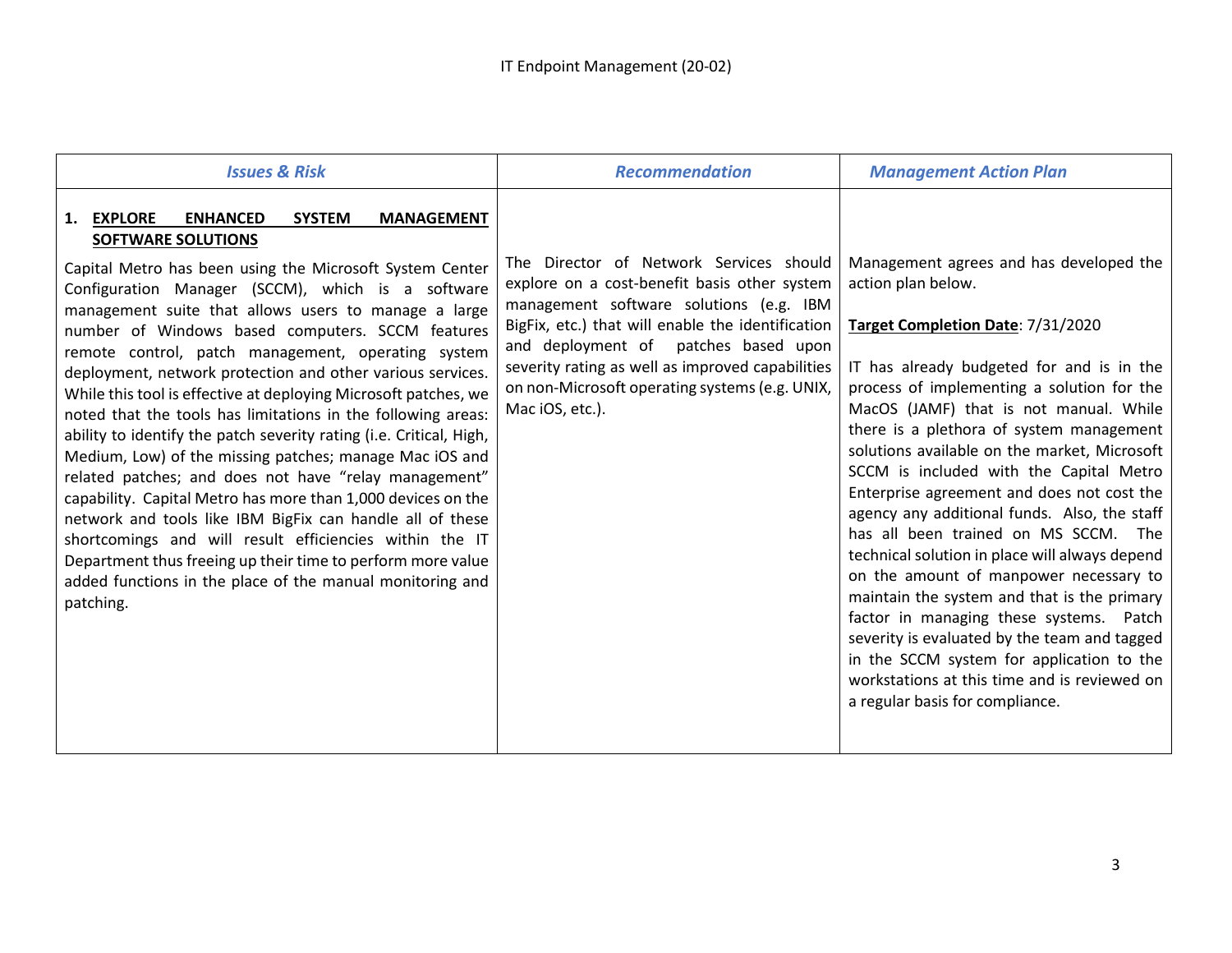| <b>Issues &amp; Risk</b>                                                                                                                                                                                                                                                                                                                                                                                                                                                                                                                                                                                                                                                                                                                                                                                                                                     | <b>Recommendation</b>                                                                      | <b>Management Action Plan</b>                                                                                                                                                                                                                                                                                                                                                                                                                                                                                                                                                                                                                                                                                                                                                                                                                                                                                                               |
|--------------------------------------------------------------------------------------------------------------------------------------------------------------------------------------------------------------------------------------------------------------------------------------------------------------------------------------------------------------------------------------------------------------------------------------------------------------------------------------------------------------------------------------------------------------------------------------------------------------------------------------------------------------------------------------------------------------------------------------------------------------------------------------------------------------------------------------------------------------|--------------------------------------------------------------------------------------------|---------------------------------------------------------------------------------------------------------------------------------------------------------------------------------------------------------------------------------------------------------------------------------------------------------------------------------------------------------------------------------------------------------------------------------------------------------------------------------------------------------------------------------------------------------------------------------------------------------------------------------------------------------------------------------------------------------------------------------------------------------------------------------------------------------------------------------------------------------------------------------------------------------------------------------------------|
| 2. UPDATE IT POLICIES & PROCEDURES<br>The IT Department has an IT Practices and Procedures Manual<br>that covers many IT administration and security areas (e.g.<br>governance, virus protections, data management, encryption,<br>etc.). We noted that the manual is in the process of being<br>updated and during Dell Secureworks 2019 security review they<br>identified five policies as missing and provided Capital Metro<br>with rough policy drafts as follows: Cybersecurity Program<br>Policy; Acceptable Use Standard; Business Continuity and<br>Disaster Recovery Policy; SDLC and Project Management Policy;<br>and Security Awareness and Training Policy. We believe<br>updating the department policies and procedures and<br>incorporating the feedback from Dell Secureworks will further<br>strengthen IT Endpoint Management controls. | The Director of Network Services to complete<br>the updates to IT policies and procedures. | Management agrees and has developed the<br>action plan below.<br>Target Completion Date: 8/31/2020<br>IT has the following policies in place that partially<br>or entirely cover the recommendations:<br>IT Security Response Procedure and a Cyber<br>security roadmap. We will work to consolidate<br>existing documentation and practices into a<br>comprehensive cyber security program policy.<br>There is an existing Technology Use policy IT-201<br>in place and is reviewed on an annual basis.<br>There is an existing Continuity of Operations<br>policy and procedure in place.<br>There is existing SDLC documentation. Steven<br>will work with the enterprise application team to<br>consolidate a comprehensive document to<br>address this request.<br>There is an existing mandatory end user security<br>awareness training program in place. IT can<br>develop formal documentation to support that<br>on-going effort. |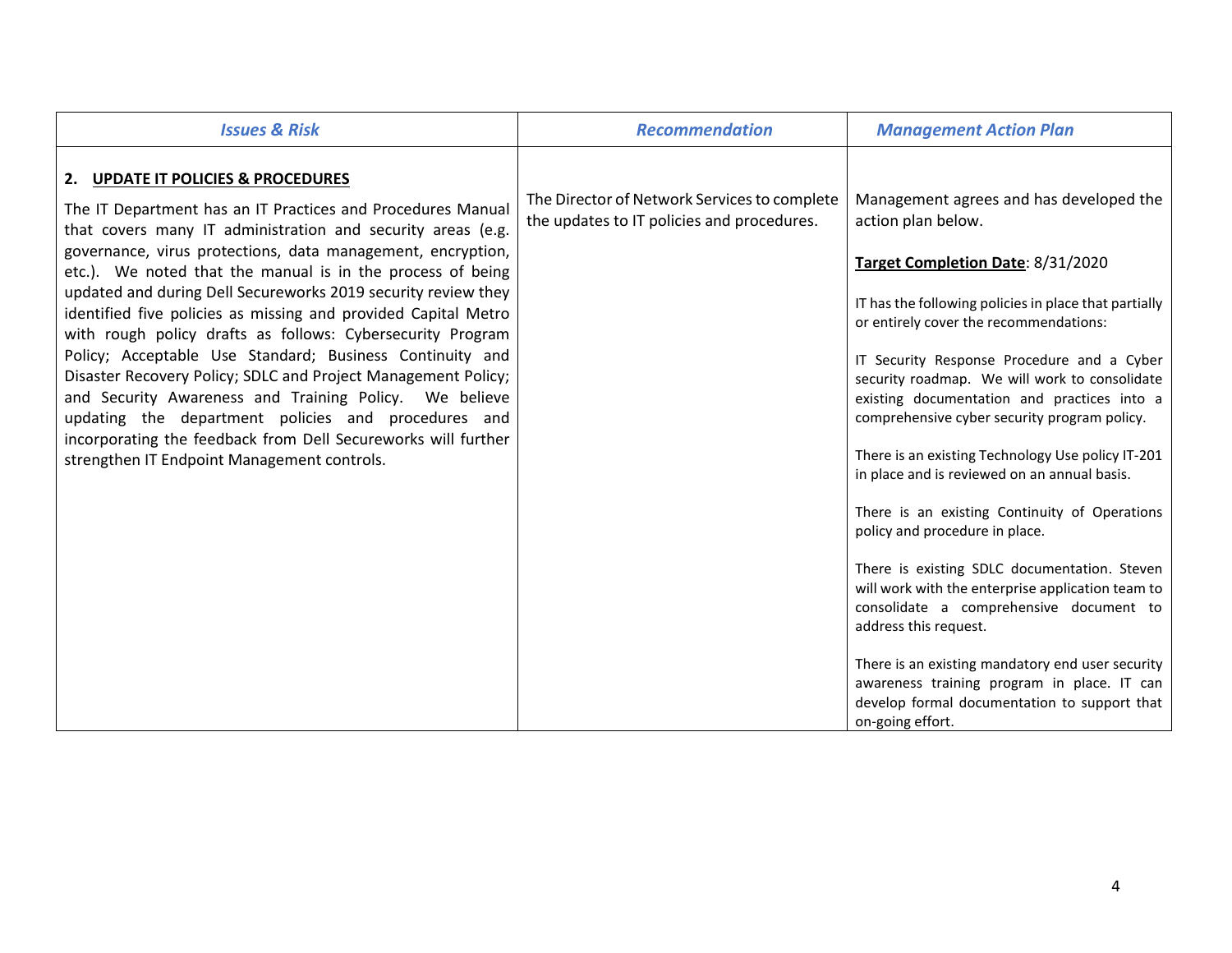| <b>Issues &amp; Risk</b>                                                                                                                                                                                                                                                                                                                                                                                                                                                                                                                                                                                                                                                                                                                   | <b>Recommendation</b>                                                                                                                                                                                                                                                                                                 | <b>Management Action Plan</b>                                                                                                                                                                                                                                                                                                                                         |
|--------------------------------------------------------------------------------------------------------------------------------------------------------------------------------------------------------------------------------------------------------------------------------------------------------------------------------------------------------------------------------------------------------------------------------------------------------------------------------------------------------------------------------------------------------------------------------------------------------------------------------------------------------------------------------------------------------------------------------------------|-----------------------------------------------------------------------------------------------------------------------------------------------------------------------------------------------------------------------------------------------------------------------------------------------------------------------|-----------------------------------------------------------------------------------------------------------------------------------------------------------------------------------------------------------------------------------------------------------------------------------------------------------------------------------------------------------------------|
| 3. LEVERAGE DATA ANALYTICS ACROSS ENDPOINT<br><b>MANAGEMENT TOOLS</b><br>The IT security industry has not developed a comprehensive<br>endpoint management tool, therefore organizations must<br>manage/monitor IT endpoint security using a variety of<br>software tools that don't always share data openly across the<br>software tools. As a result, most organization have manually<br>built their own comprehensive endpoint management<br>database by aggregating the key endpoint data from the<br>endpoint management security tools that have been deployed.<br>Capital Metro primarily uses the following endpoint<br>management tools: Microsoft SCCM; Antivirus Software;<br>ServiceNow CMDB; and Microsoft Active Directory. | The Director of Network Services should<br>carryforward the Microsoft Power Query data<br>analytics tool, and run the analysis on at least a<br>quarterly basis to identify the highest risk<br>machines. The highest risk machines should be<br>identified, located and remediated on at least a<br>quarterly basis. | Management agrees and has developed the<br>action plan below.<br>Target Completion Date: 7/31/2020<br>IT will have our Cyber Security Program<br>Manager assess the solution and provide<br>recommendations to continue its use or<br>leverage other tools in the pipeline to<br>maximize this effort. The limitation is one of<br>priority and resources to address. |
| During our audit, the UT Audit Interns created a<br>comprehensive database consolidating endpoint data from<br>these four systems, and using the Microsoft Power Query tool<br>they were able to identify the highest risk machines on the<br>network. This new tool allows for the aggregation of all known<br>endpoint attributes (e.g. User/Machine name, IP/MAC<br>address, Operating System; Antivirus Software version;<br>patching history; last login date; etc.). This analysis help<br>ensure all endpoint are up to date and exceptions can be<br>quickly identified and remediated.                                                                                                                                            |                                                                                                                                                                                                                                                                                                                       |                                                                                                                                                                                                                                                                                                                                                                       |